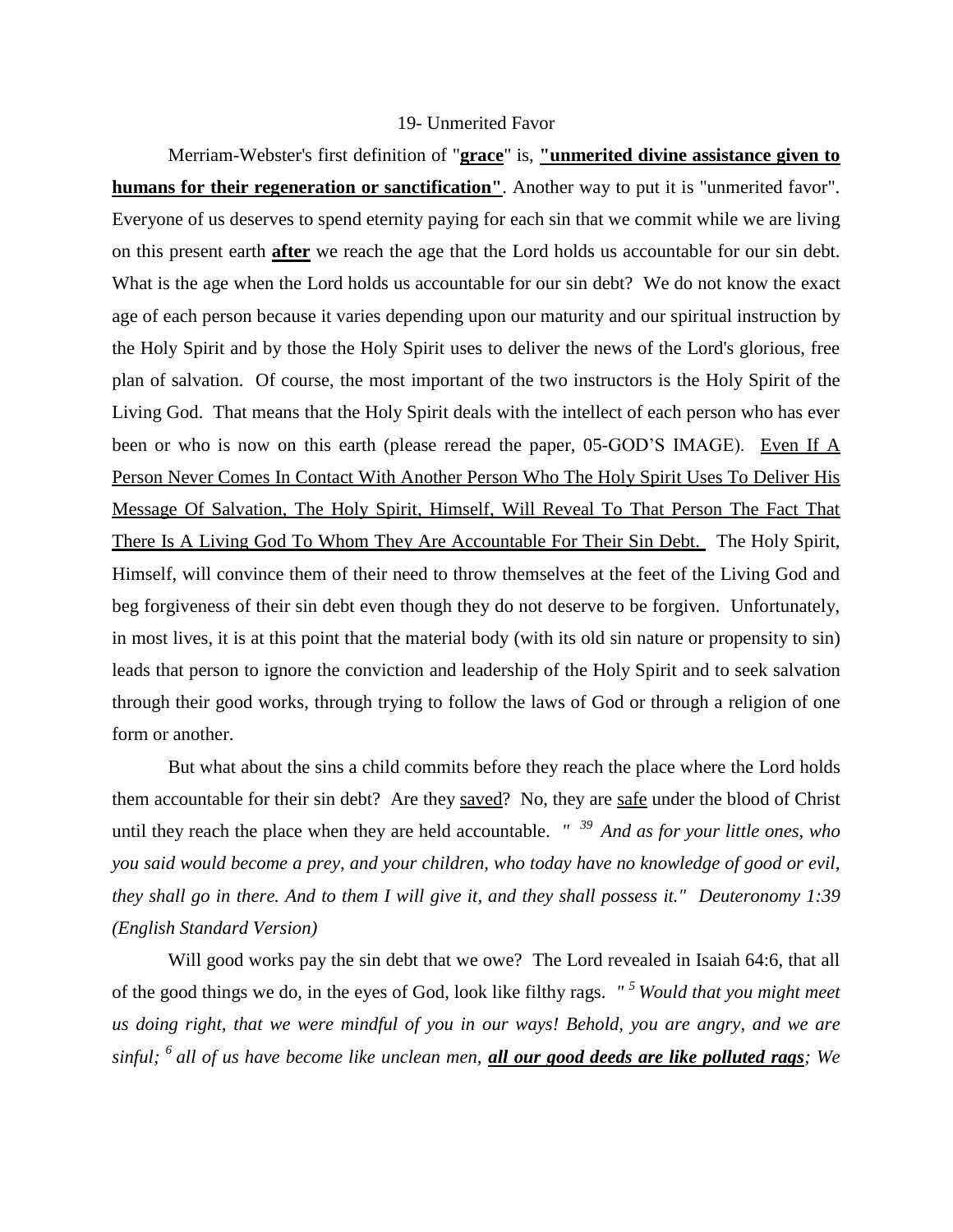## *have all withered like leaves, and our guilt carries us away like the wind." Isaiah 64:5-6 (New American Bible-United States Conference of Catholic Bishops)*

Let's say we owed the bank a hundred dollars for a loan we had made. Do suppose we could bring a box of dirty rags to the bank and expect them to accept the box of dirty rags as a payment for the debt we owed? **NO!** We know they are not going to accept a box of dirty rags as a payment for our debt. Yet some people are counting on the Lord to accept what looks to Him like filthy rags as a payment for their sin debt!

If it were possible for us to keep every one of the laws of the Lord except for committing one sin during our entire lifetime, the Lord holds us guilty as if we had broken all of them. What we are sharing is that only one transgression of the Lord's laws still must be paid for and if we do not ask Jesus Christ to pay for that one sin, we will have to pay for that one sin for eternity in Gehenna, the Lake of Fire. "<sup>10</sup> And whosoever shall keep the whole law, but offend in one point, *is become guilty of all." James 2:10 (Douay-Rheims Version, New Catholic Edition)*

*" <sup>9</sup>So are we Jews better than other people? No, we have already said that those who are Jews, as well as those who are not Jews, are the same. They are all guilty of sin. <sup>10</sup>As the Scriptures say, "There is no one doing what is right, not even one. <sup>11</sup>There is no one who understands. There is no one who is trying to be with God. <sup>12</sup>They have all turned away from him, and now they are of no use to anyone. There is no one who does good, not even one." <sup>13</sup> "Their words come from mouths that are like open graves. They use their lying tongues to deceive others." "Their words are like the poison of snakes." <sup>14</sup>"Their mouths are full of cursing and angry words." <sup>15</sup>"They are always ready to kill someone. <sup>16</sup>Everywhere they go they cause trouble and ruin. <sup>17</sup>They don't know how to live in peace." <sup>18</sup>"They have no fear or respect for God." <sup>19</sup>What the law says is for those who are under the law. It stops anyone from making excuses. And it brings the whole world under God's judgment, <sup>20</sup>because no one can be made right with God by following the law. The law only shows us our sin. <sup>21</sup>But God has a way to make people right, and it has nothing to do with the law. He has now shown us that new way, which the law and the prophets told us about. <sup>22</sup>God makes people right through their faith in Jesus Christ. He does this for all who believe in Christ. Everyone is the same. <sup>23</sup>All have sinned and are not good enough to share God's divine greatness.<sup>24</sup>They are made right with God by his grace. This is a free gift. They are made right with God by being made free from sin through Jesus Christ. <sup>25</sup>God gave Jesus as a way to forgive people's sins through their faith in Him. God*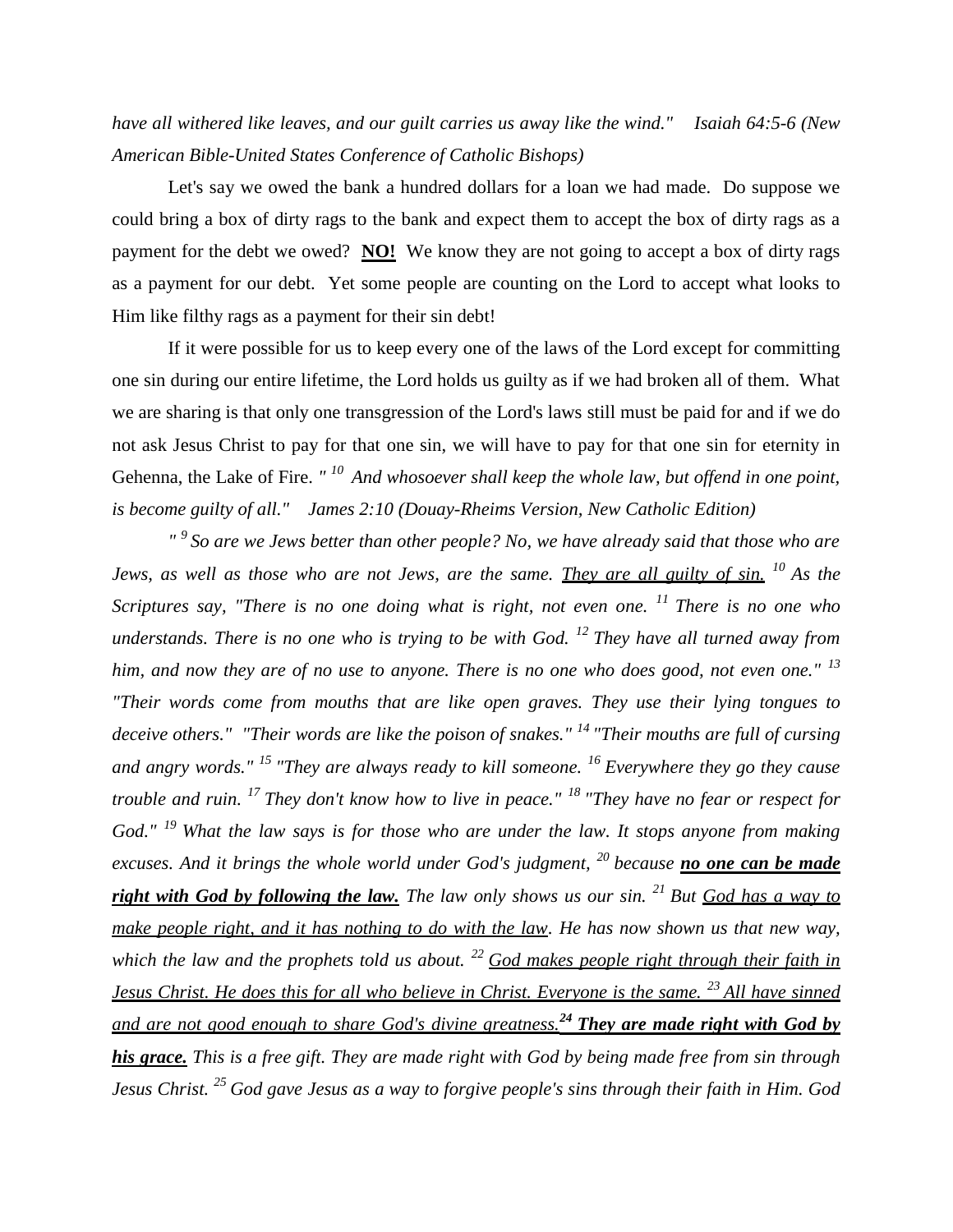*can forgive them because the blood sacrifice of Jesus pays for their sins. God gave Jesus to show that he always does what is right and fair. He was right in the past when he was patient and did not punish people for their sins. And in our own time he still does what is right. God worked all this out in a way that allows him to judge people fairly and still make right any person who has faith in Jesus. <sup>27</sup>So do we have any reason to boast about ourselves? No reason at all. And why not? Because we are depending on the way of faith, not on what we have done in following the law. <sup>28</sup>I mean we are made right with God through faith, not through what we have done to follow the law. This is what we believe. <sup>29</sup>God is not only the God of the Jews. He is also the God of those who are not Jews. <sup>30</sup>There is only one God. He will make Jews right with him by their faith, and he will also make non-Jews right with him through their faith. <sup>31</sup>So do we destroy the law by following the way of faith? Not at all! In fact, faith causes us to be what the law actually wants." Romans 3:9-31 (Easy-To-Read Version)*

Every person who is condemned to eternal punishment will fit in one of three groups. We have just examined the **first group** of lost people, the people who expect to gain their salvation by trying to follow the laws of God and doing good works. The **second group** are those who are trying to gain eternal life by being religious. They think that if they join the membership of a church or become an active participant in some other religious activity or some religion, the Lord will be so pleased with them that He will let them slip into heaven.

But let's look at some of the most religious people of Jesus Christ's day, the Pharisees. We are told they had 80 different prayers they prayed every day. They would take a copy of the Ten Commandments, written on little, bitty scrolls, and hang them on themselves to show others how religious they were. They would stop on the street corner and pray. They would observe the Sabbath and the other extra laws their rabbi told them were imperative to keep in order to please the Living God. And like many religious people, they tried to live according to the traditions that people they highly respected passed down to them. They thought that would gain them a pass but let's see what Jesus Christ, Himself, said about them. *"Then there came to Jesus a party of Pharisees and Scribes from Jerusalem, who inquired, <sup>2</sup>"Why do your disciples transgress the tradition of the Elders by not washing their hands before meals?" <sup>3</sup>"Why do you, too," He retorted, "transgress God's commands for the sake of your tradition? <sup>4</sup>For God said,*  'HONOUR THY FATHER AND THY MOTHER'; and 'LET HIM WHO REVILES FATHER OR MOTHER BE *CERTAINLY PUT TO DEATH'; <sup>5</sup>but you—this is what you say: 'If a man says to his father or*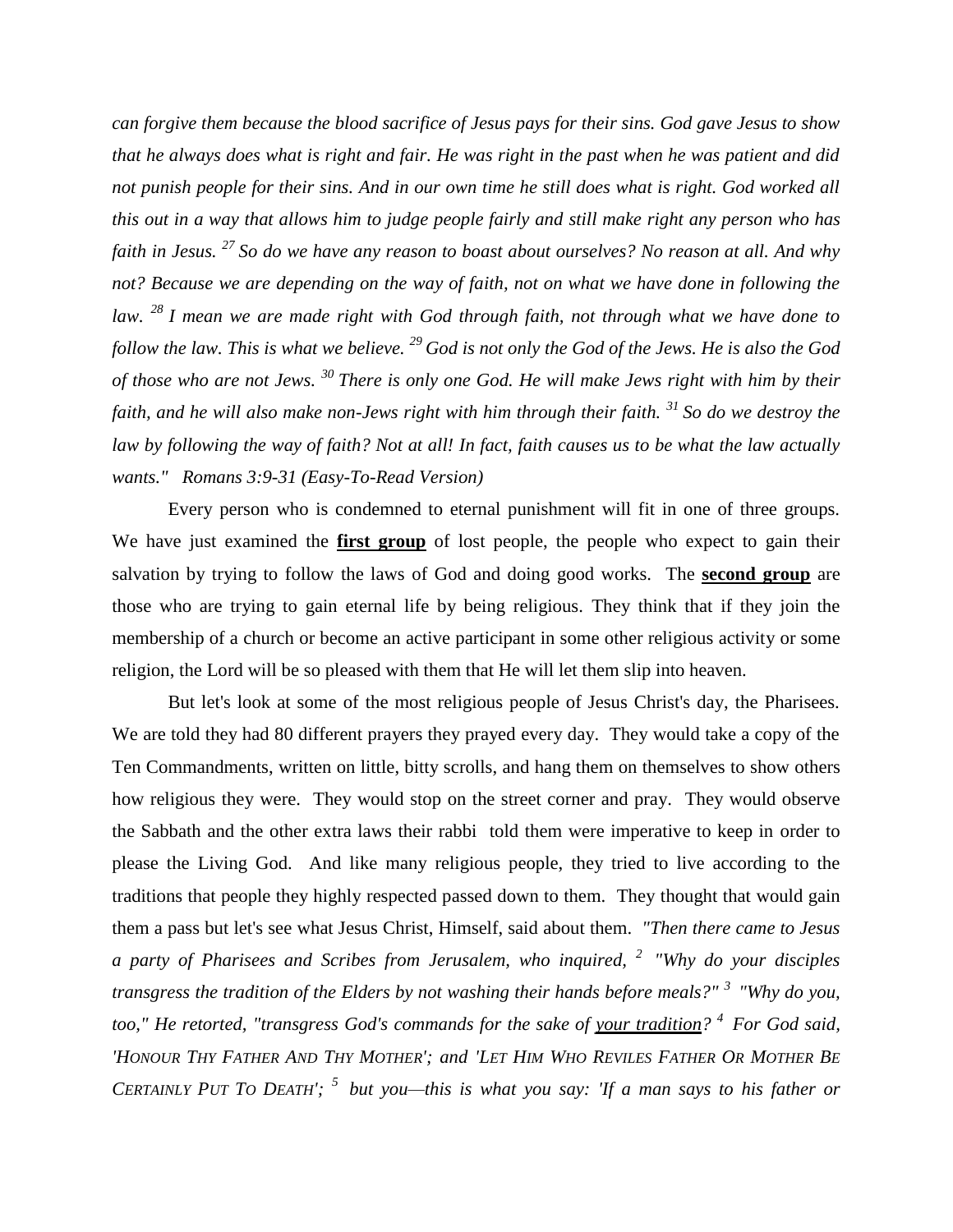*mother, That is consecrated, whatever it is, which otherwise you should have received from me— <sup>6</sup>he shall be absolved from honoring his father'; and so you have abrogated God's Word for the sake of your tradition. <sup>7</sup>Hypocrites! well did Isaiah prophesy of you, <sup>8</sup>" 'THIS IS A PEOPLE WHO*  Honour Me With <mark>Their Lips</mark>, While <mark>Their Heart</mark> Is Far Away From Me; <sup>9</sup> But It Is In Vain THEY WORSHIP ME, WHILE THEY LAY DOWN PRECEPTS WHICH ARE MERE HUMAN RULES.' " *Matthew 15:1-9 (Weymouth New Testament)*

We know by experience about this religious group! That is why we are no longer surprised at the number of people whose name is on a "church roll" somewhere, who do not have Jesus Christ as their personal Savior. When we were nine years old, we attended a revival meeting with our grandparents. We thought, at that time, you were supposed to "join the church" and be baptized when you were about nine years old because most of the boys we knew had "joined the church" when they were about nine years old. The Lord was dealing with our heart but we did not understand His call. Sure enough, when the invitation was offered at the end of the service, we went down and told the preacher we wanted to join the church. Neither the evangelist or the pastor explained God's plan of salvation to us. The pastor just told the congregation we wanted to join their church and someone made a motion that we be accepted as a candidate for baptism and after baptism, be accepted as a member of their church. Soon after, we went down into the baptistery a **dry**, lost and condemned sinner and came up out of the baptistery a **wet**, lost and condemned sinner. We did not go to the Lord in prayer, ask Him to forgive us of our sins and ask Him to save us by His sacrifice on the cross until we were eleven years old. If our material body had died at anytime during those two years, we would have spent eternity in torments paying our sin debt. My wife did not ask Jesus Christ to pay her sin debt until after our daughter was born. Her name had been on a "church roll" for years. Dear reader, we hope the same thing did not happen to you also. If it did, please take time, right now, to go the Lord in prayer, confess to Him that you have sinned and ask Jesus Christ to pay for those sins by His sacrifice on Calvary's cross. It will please Him that you want to get your salvation straight, once and for all.

The **third group** of people in this world who stand condemned to eternal punishment is a rather curious group. They are the bad people. The bad people can actually be divided into two other groups. The first group of bad people are those who the Holy Spirit is still dealing with. They know within their hearts that in spite of their good works and in spite of their religious acts,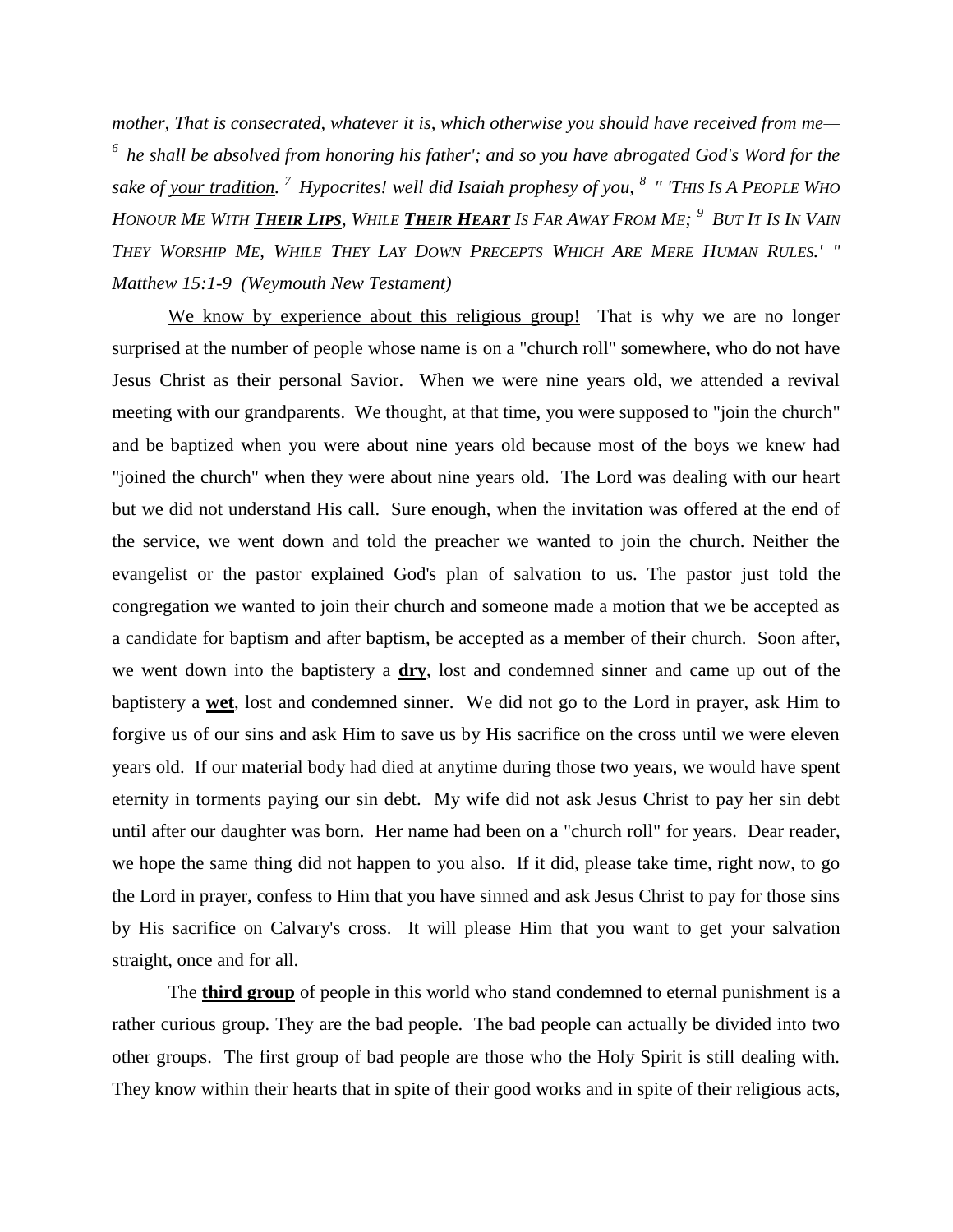they are still condemned to eternal punishment. It's not that they want to be eternally punished for their sin debt but no one, up to this point in their life, has ever taken the time to explain to them in a manner that they can understand, what the Lord expects them to do about it. So they continue to live on this earth condemned until one day the brittle thread of life breaks and they fall into an eternal life of punishment for their sin debt.

The second group of the bad people are those who the Holy Spirit has been dealing with over and over but they bow their necks and stubbornly refuse to repent of their sins and ask Jesus Christ to pay their sin debt. So the Lord says, "O. K., if you want to go to the Lake of Fire that badly, you'll just have to go". The Lord turns them over to a **reprobate mind** and never convicts them of sin again. Nor does He ever call them to salvation again. You might have seen some of these people before. They are some of the most lowdown, wicked people, and yet, it does not bother them a bit. Sometimes we wonder if some of them are in our government! These people may live another five years, another fifty years or another one hundred years but they will never have another chance to be saved. When you get right down to it, the Lord is not obligated to call us to salvation one time, much less hundreds of times as He does for some people before He turns them over to a **reprobate mind**. *" <sup>18</sup>For the wrath of God is revealed from heaven against all ungodliness and injustice of those men that detain the truth of God in injustice: <sup>19</sup>Because that which is known of God is manifest in them. For God hath manifested it unto them. <sup>20</sup>For the invisible things of him, from the creation of the world, are clearly seen, being understood by the*  things that are made; his eternal power also, and divinity: so that they are inexcusable. <sup>21</sup> *Because that, when they knew God, they have not glorified him as God, or given thanks; but became vain in their thoughts, and their foolish heart was darkened. <sup>22</sup>For professing themselves to be wise, they became fools. <sup>23</sup>And they changed the glory of the incorruptible God into the likeness of the image of a corruptible man, and of birds, and of four footed beasts, and of creeping things. <sup>24</sup>Wherefore God gave them up to the desires of their heart, unto uncleanness, to dishonour their own bodies among themselves. <sup>25</sup>Who changed the truth of God into a lie; and worshipped and served the creature rather than the Creator, who is blessed forever. Amen. <sup>26</sup>For this cause God delivered them up to shameful affections. For their women have changed the natural use into that use which is against nature. <sup>27</sup>And, in like manner, the men also, leaving the natural use of the women, have burned in their lusts one towards another, men with men working that which is filthy, and receiving in themselves the recompense which was due to*